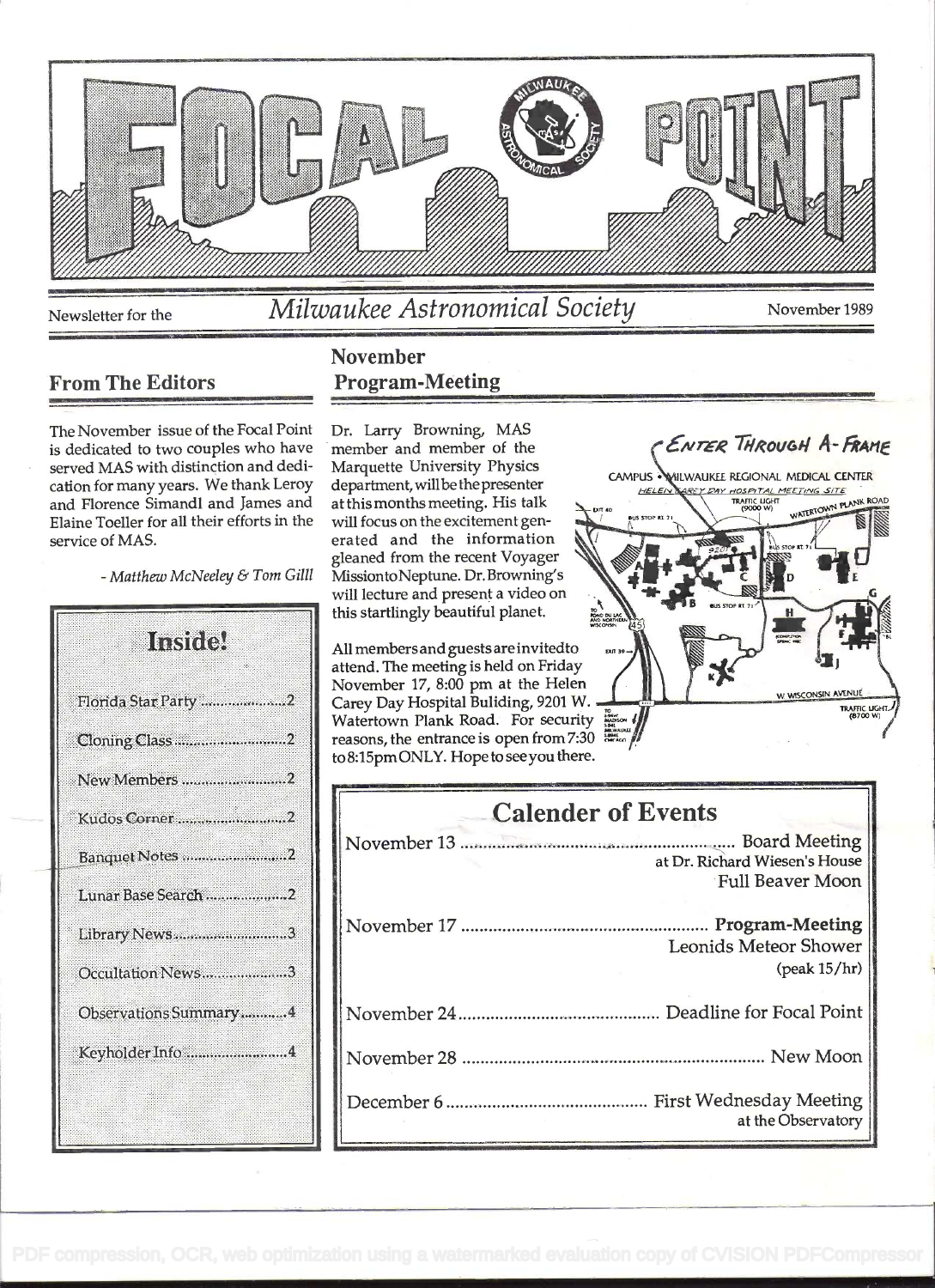## Annual Banquet: A Tribute and AMartian Chronicle

The Brittany Room of the Boulevard Inn was again the scene for this year's annual banquet. Following cocktails and the usual fine dinner, two distinguished memberswere recognized for their years of service. On behalf of it's members, the MAS Board bestowed plaques of appreciation to Leroy Simandl for completing 20 years of service as Focal Point Editor (to be presented at a a future meeting since Leroy was unable to attend) and James Toeller for his many endeavors including that of former Treasurer for the past ten years.

The guest speaker for the evening was Dr. Donald Parker, coordinator for the A.L.P.O. Mars Watch for 1988, With humor and knowledge, Dr. Parker stressed that the planet Mars has intrigued viewiers from the ancients to the astronauts. While the ancients viewed this ruddy planet as asymbol of war and carnage, today's amateur astronomer is more content to observe polar ice caps, clouds and dust storms. The latter are critical as they present danger to any visiting space craft, while the forrer show potential for life sustenance. These phenomena are monitored closely and the data is useful when considering future Earth flight to Mars.

## Telescope Cloning Class

Once again, MAS member Peter Smitkä is offering to conduct a telescope cloning (making) class. Here is an excellent opportunity to build and own a quality 6" or 8' telescope. Cost of the scope is approximately \$350 for the 6 inch and \$500 for the eight inch.

If interested please call Peter Smitka at 546-4546. Theclassislimited to 10 people and is scheduled to begin in January if enough members are interested.

#### Program Director Needed

With the movement of Matthew McNeeley to the Focal Point, there is now an opening as Program Director. The responsibility of the Director is to secure guest speakers forthe September to May monthly meetings. Also, the Director coordinates the Annual Fall Banquet and the Spring Field Trip.

It is a position in which you can have a positive input on the society. If you are interested, please call President Richard Wiesen at 781-4786.

## Help Choose Lunar Base Location

Ed Cordes, ANASA/USRA Lecturer & Instructional Specialist, needs intput in selecting a location for a future lunar base he is designing as part of a goverment contract through the UWM Center for Architecture and Urban Planning Research. Call him at 771-8113 or 229-6165 if you would like to get involved.

## Leave the Pantyhose Home--Again!

Dorthy Kube's article "Don't Pack the Pantyhose"-appeared in a past issue and was her account of the Southern Cross Astronomical Society's Winter Star Party held each year in the Florida Keys. It's that time of the year again!

Here's a chance to observe from a 24.4 degree latitude and enjoy Eta Carina, the Coal Sack, the Southern Cross, Jewel Box Cluster, Omega Cenauri and many other wonders not observable from our northern location.

If you are interested in more information, contact Dorthy or Jim Kube.

#### Kudos Corner

This past summer has been busy for several of our members because a record numberof Messier Certificates have been awarded this fall. On behalf of the entire MAS membership I'd like to congratulate the following people on earning their Messier Certificates! Honorary Certificates include the new Messier pin (number shows objets required).

## Certificate (70)

Lana Silke Dr. Michael Wolkomir

#### Honorary (107)

Dorthy Kube Jim Kube Sally Waraczynski

As a reminder to observers, the MAS offers the MessierCiub Observers Handbook or the new Burnham Club Observers Handbook. Send a 8.5" X Il" SASE with \$1 postage to Lee Keith, MAS Observing Clubs Coordinator, 1239 <sup>B</sup> E. Randolph Ct., Milwaukee, WI 53212. They contain a wealth of information on observing techniques and hints, as well as detailed maps to find the more elusiveobjects. Bestofall, they're FREE!

#### New Members

The following new members were recently announced by the MAS Board.

Philip M<del>. Edwards</del> and family:<br>Linda, Scott and Adam<br>*-Hates Corners* 

Patrick Philipp - Wauwatosa

Keith Powers - Greenfield

The Society extends a big welcome!

And the newest of the new...

Lindsay Marie Zedra, born to Diantha and Nolan Zedra. 8 lb., 8 oz. on October 23rd, 1989. Nolan noted that Jupiter was near the zenith at the big moment, a similar planetary configuration as when his first child, Andrew was born.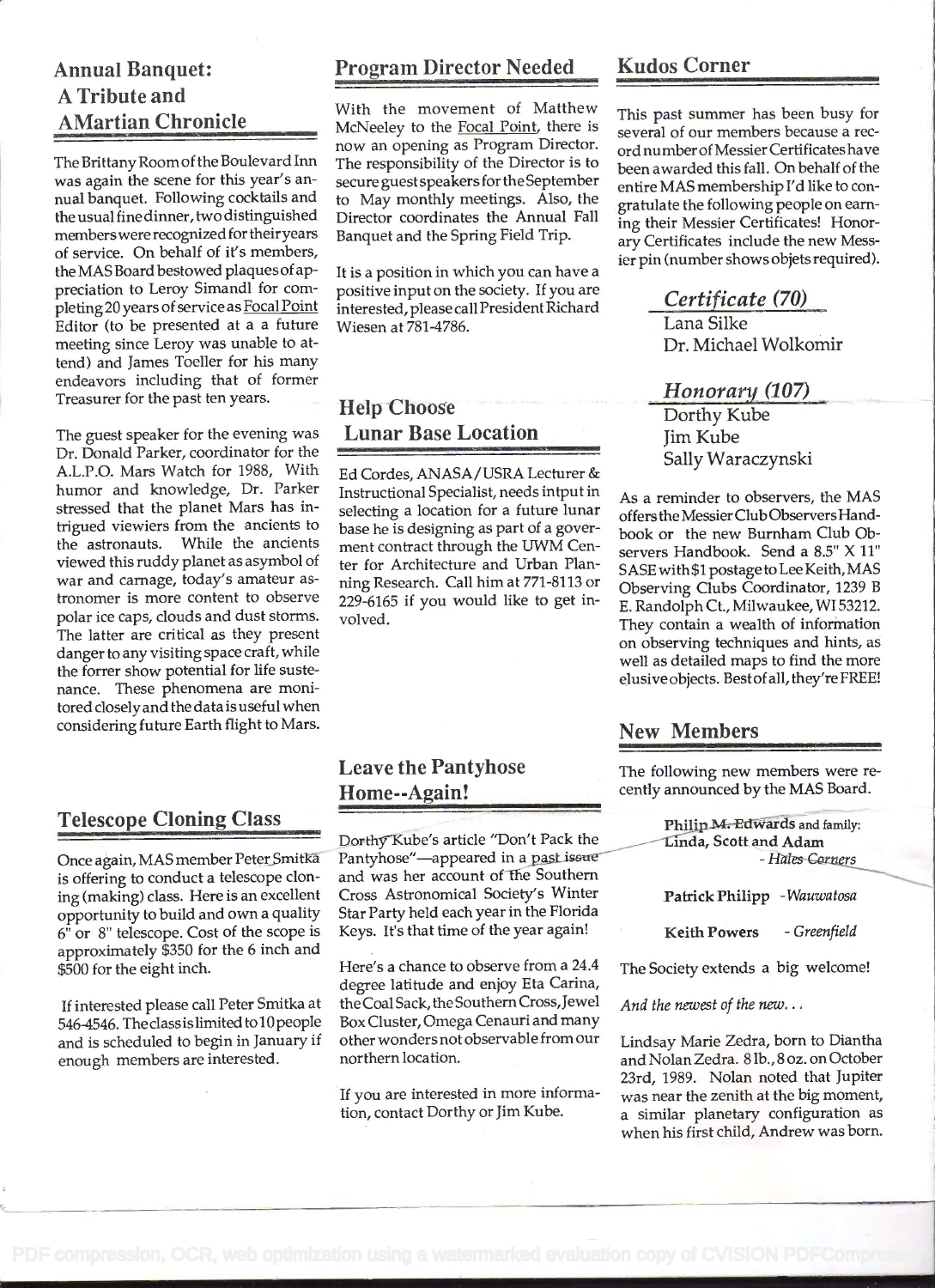## Library News

In the News Notes section of the October issue of SKY & TELESCOPE, we read about the peculiar spiral galaxy NCC 3067 and a possible material link with quasar 3C232. With incredibly good timing, the library now offers: Quasars, Redsbifts, and Controversies by Halton C. Arp, 1987.

Based on over two decades of observations, Arp has concluded that the redshifting exhibited in quasar spectra does not reflect cosmological distance. Rather, he maintains that the evidence suggests quasars (and other objects) have been violently ejected from the relatively nearby galaxies with which they are closely  $MAS$   $OFFIGERS$ aligned.

The view currently in favor is that quasars are indeed very far away and may represent the earliest galaxies just turning on. Gravitational lensing and pure chance explain the apparent associations with low-redshift galaxies according to conventional wisdom.

Much more work remains to be done on this cosmological puzzle. What this book points out, in its own biased way, is that politics often prevent unbiased research.

Dan Koehier has donated a slide series depicting the August16, 1989 lunar eclipse. Also added recently to the MAS "History Section" are a few mementoes of the August campout, eclipse night and an Open House.

## December Grazing Occultaions

After a few years of little activity we have the opportunity to observe three lunar [Librarian Mrs. Sally Waraczynski grazing occultations next month. We plan a cable expedition for the following events.

On Monday evening, Dec. 4th, the 7.0 magnitude star 37 AQR will graze the limb so it will be observable in a relatively small (4") telescope. The cable will be laid on Frogram Dir. Matthew McNeeley Hwy. Vin Kenosha county and we will be joined by Chicago area observers, let me know if you need information on this graze as soon as possible since it will occur before the December meeting.

A more challenging graze will occur on Monday morning, December 11. The 4.0 magnitude star is 28 TAU, a member of the M-45 star cluster. This bright star will look faintagainst the 97% sunlit Moon even though the cusp angle is 8 degrees into the dark limb. At least a 6" scope will be needed to see this one and the highest magnification possible will help seperate the star form the Moon. We will setup near North Lake.

Our last December graze is of the 6.3 magnitude star SAO I 18825 in Leo. We'll set up on Tuesday morning, December 19th north of Union Grove. The Moon will be 55% lit but with a cusp angle of over 15 degrees there should be no problem seeing this one.

All of the portable telescopes at the observatory are available for use at these expeditions.

-Gerry Samolyk